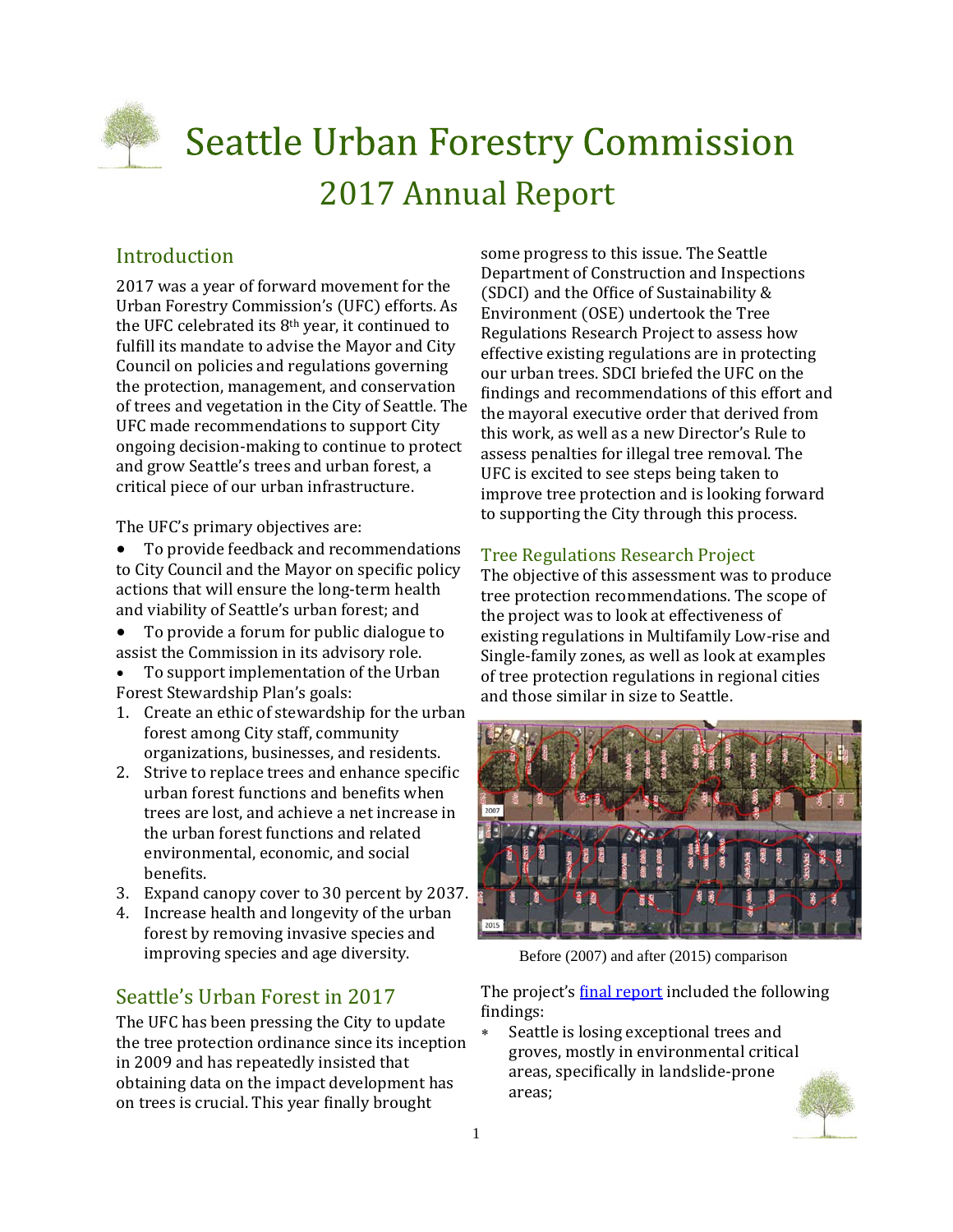Increase in development is resulting in tree loss;

Large tree species and conifers are being replaced by smaller deciduous trees;

- \* Landscaping standards are not being consistently applied, inspected or enforced;
- \* The design review process is not helping preserve trees:
- When exceptional trees are deemed hazardous their removal doesn't require replacement;
- \* Since 2008, there is an upward trend in resolving tree cutting complaints as 'nonviolation';
- \* Tree cutting complaints were resolved with retroactive hazardous tree removal approval and not mitigation; and
- There is a perceived lack of responsiveness to tree removal complaints (as stated during public comment periods at UFC meetings).

The project produced three recommendations:

1. Make improvements to the way existing regulations are implemented including: revising the definition for 'hazard' conditions; requiring consistent documentation for permit applications that include tree code requirements and tree removal applications; including tree survivability language in the code; updating the Director's Rule for exceptional trees; exploring a payment-in-lieu option; recording tree counts throughout the development process; requiring use of monitoring tools for tree-related site work and survivability; ensuring the use of the Landscape Improvement Checklist at final inspection, and capturing this information so that it can be. queried; adding dedicated urban forestry staff to SDCI's efforts to oversee all tree and landscape regulations; and removing Vine Maple from the ECA Revegetation List and Green Factor list to improve tree size class distribution.

- 2. The process improvement recommendations included implementation of a training program internal to the City – on code enforcement and tree protection, preservation, and planting; and external, establishing a training requirement for tree service companies to then hold them accountable for illegal tree removals.
- 3. A permit system to protect additional trees on private property. The permit would track allowance for annual removal of up to three trees with diameters larger than 6"; remove the allowance for unlimited tree removal in Single family lots smaller than 5,000 sqft; and require mitigation. To protect additional trees the City would establish penalties for injury and removal violations. This would hold tree services companies accountable while providing an administrative appeal of penalties.
- 4. A permit system 'plus' to protect even more trees. This would be achieved by protecting tree groves through covenants; provide support to home owners; and explore transfer of development rights.

#### Mayor Burgess' Executive Order 2017-11

directed SDCI to implement non-legislative recommendations that do not require code changes and the Office of Planning and Community Development (OPCD) to work with the City's Urban Forestry Core Team and the Urban Forestry Commission to enhance tree



**Office of the Mayor City of Seattle** Tim Burgess, Mayor

#### **Executive Order 2017-11: Tree Protection**

An Executive Order directing City Departments to improve departmental coordination, strengthen enforcement, and adopt new rules and regulations to improve and expand protections for Seattle's urban trees and canopy coverage.

WHEREAS, urban trees provide many social, environmental, and economic benefits, and are essential to quality of a life and a livable city; and

WHEREAS, maintaining a healthy urban forest therefore requires active stewardship and management of trees; and

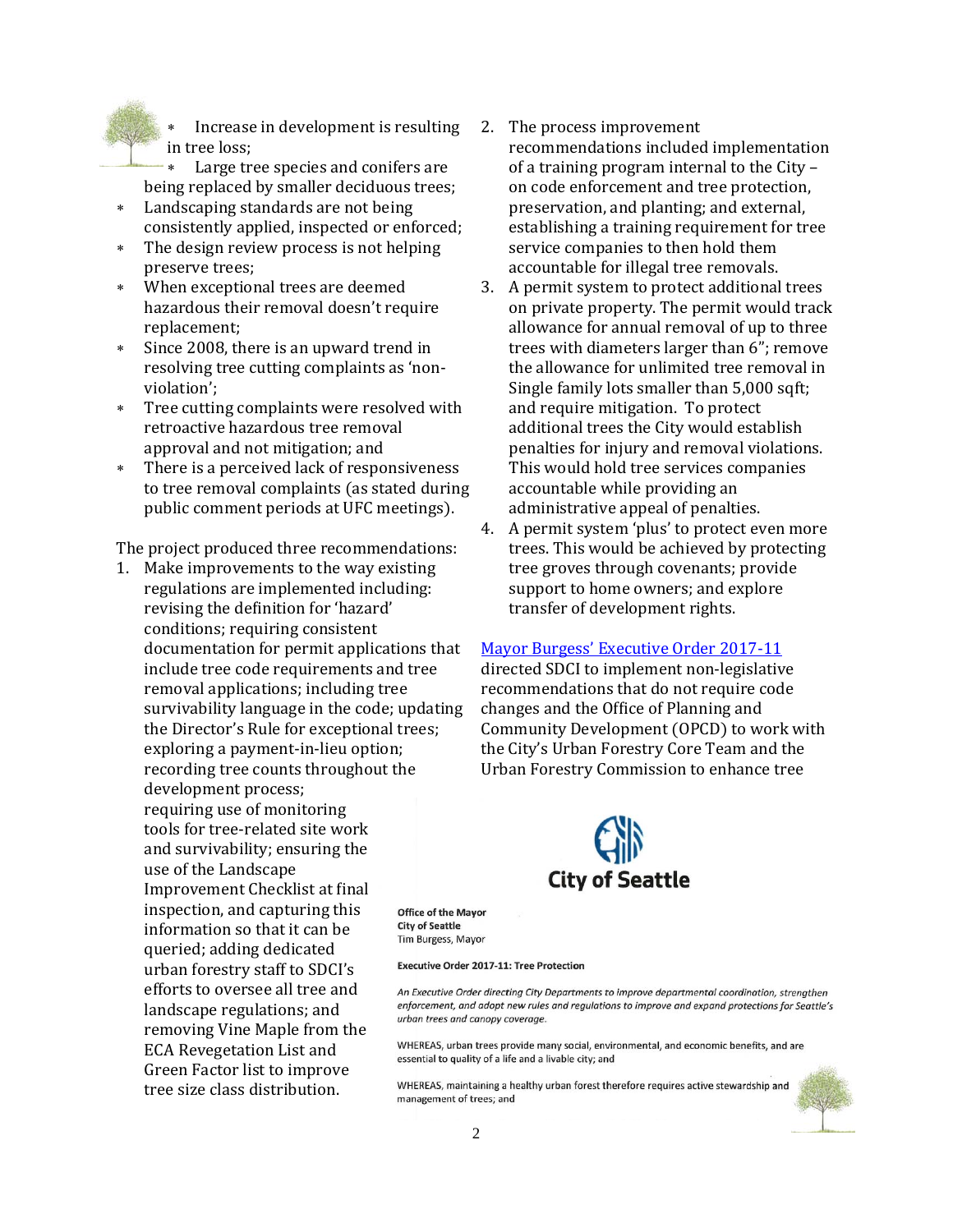

preservation. The UFC issued a letter commending the Mayor, OSE, and SDCI for their work and recommending that the City continue the deliberative process to consider implementation of the tree removal permit as stated in Options 2 and 3 to further support Seattle's canopy cover, tree protection, and tree preservation.

2016 LiDAR Tree Canopy Cover Assessment Another important City accomplishment this year was finalizing the 2016 LiDAR Tree Canopy Cover Assessment. This assessment is the most accurate accounting of canopy cover to date and shows Seattle at 28% canopy cover. The study determined canopy cover levels for the nine Urban Forest Stewardship Plan (UFSP) Management Units, different areas of Seattle, and Street Tree management units.



The study also showed the conifer to deciduous tree ratio; the location of the largest trees and tree groves; the relationship between canopy and environmental equity; and tree canopy and the heat island effect. The City included the findings of a canopy cover trend analysis done in 2015 using aerial and satellite imagery. Even though this is a different methodology, it provided interesting information about canopy cover change over time for 2007, 2010, and 2015, estimating a 2% loss over the span of the eight-year study period (with a  $+/- 3\%$  margin of error due to the methodology used).

The assessment provides the foundation for understanding the quantity, distribution, and configuration of tree canopy in Seattle and it will be important for the City to do this type of study every five years to be able to make adjustments to tree management efforts based on results. The true value of this type of assessment is realized when the results are used to guide urban forestry policy and management efforts. 

# UFC 2017 Accomplishments

# Building Relationships

The UFC worked on building partnerships in 2017. The UFC engaged with Seattle Audubon, King County Million Trees Campaign, City Fruit, Urban Forestry Symposium, and the annual UFC/Interdepartmental Team working meeting. On November 4, seven Commissioners



2016 Canopy Cover Assessment equity analysis  $A$  group of Commissioners at Green Seattle Day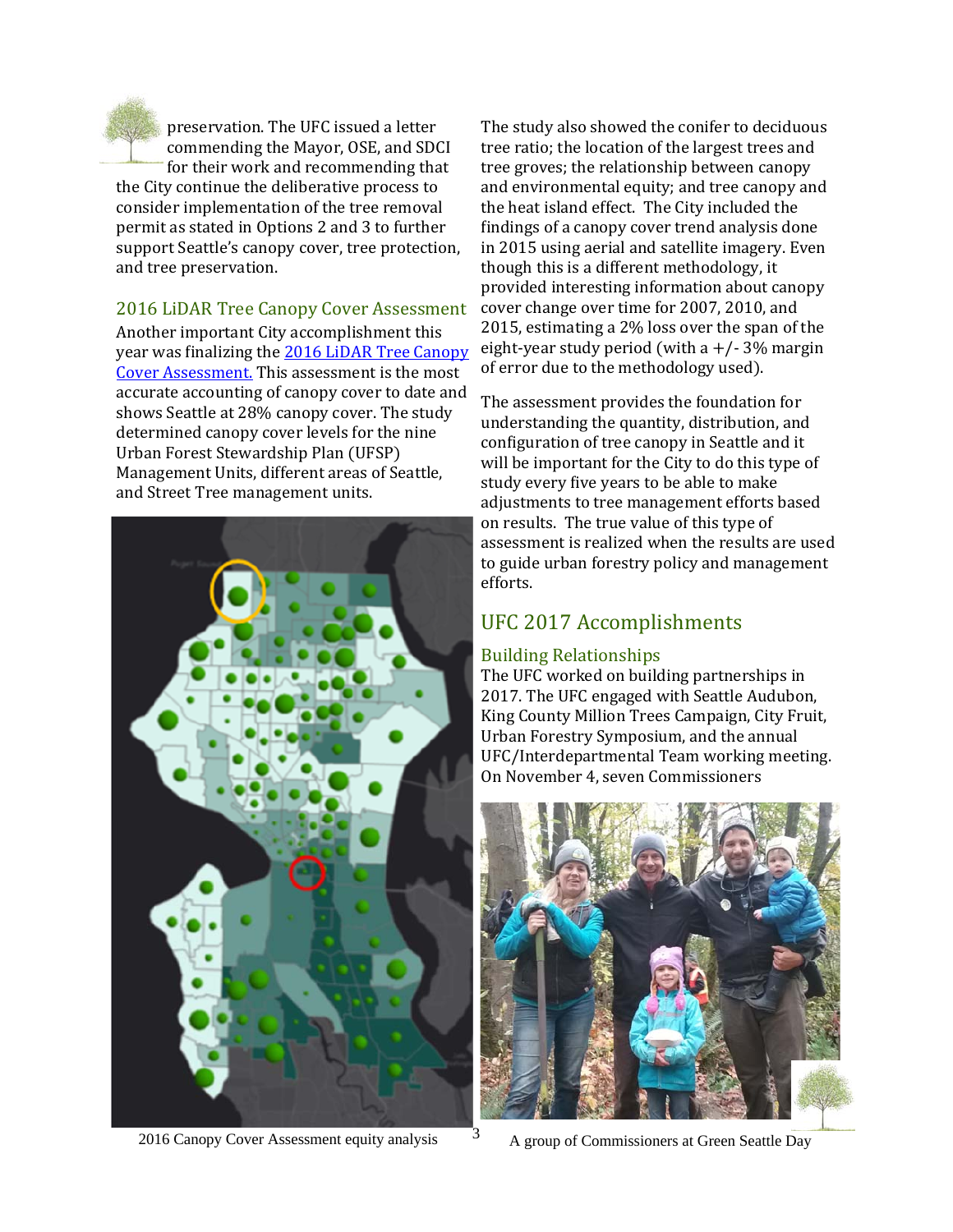volunteered to plant trees at Green Seattle Day as part of the Green Seattle

Partnership, the City's premier volunteer program. 

# City Urban Forestry Efforts

The UFC participated in the following briefings from the City's urban forestry team and other City partners:

Office of Planning and Community Development

- \* Mandatory Housing Affordability (MHA) EIS
- MHA tree requirements
- Office of Sustainability & Environment
- \* 2016 LiDAR Canopy Cover Assessment
- \* Duwamish Tree Canopy Enhancement Project and tour with the Duwamish Valley Youth Corps

Seattle Department of Construction and Inspections: 

- \* Design Review Process update
- \* Environmental Critical Areas update
- \* Tree protection enforcement. DR 21-2017 on Calculating Tree Valuations and Civil Penalties for Tree Protection Code Violations
- \* Tree Regulations Research Project and Mayoral Tree Protection Executive Order

Seattle Department of Transportation:

- SDOT Street Tree Management Plan
- \* Trees for Seattle Story Map

Seattle Parks and Recreation

- \* Thinning Green Seattle Partnership (GSP) sites
- Washington Park Arboretum Azalea Garden
- \* Colman Park Vegetation Management Plan
- GSP Strategic Plan update





Seattle Public Utilities 2017 Duwamish Valley Youth Corps

\* Trees for Seattle update on the Trees for Neighborhoods and Tree Ambassador projects 

Community partners' briefings included:

- Colman Vista project presented by the community
- \* Yesler Terrace redevelopment project and tour
- \* Seattle Children's Major Institution Plan presentation
- \* University of Washington Urban Forestry Management Plan
- \* Seattle Audubon Neighborhoods Flyways and Urban Bird Treaty

# UFC Recommendations:

The UFC issued the following letters of recommendation: 

Tree Protection Executive Order and Tree

Regulations Research Project: the UFC commended the Mayor, OSE, and SDCI for their work and recommending that the City continue the deliberative process to consider implementation of the tree removal permit as stated in Options 2 and 3 to further support Seattle's canopy cover, tree protection, and tree preservation. 

Support for Seattle Children's Hospital: the UFC commended Seattle Children's on how they approach their development as an example of how this work can be done by other major institutions. Children's design and construction team exhibited ingenuity, diligence, and innovation to exceed the

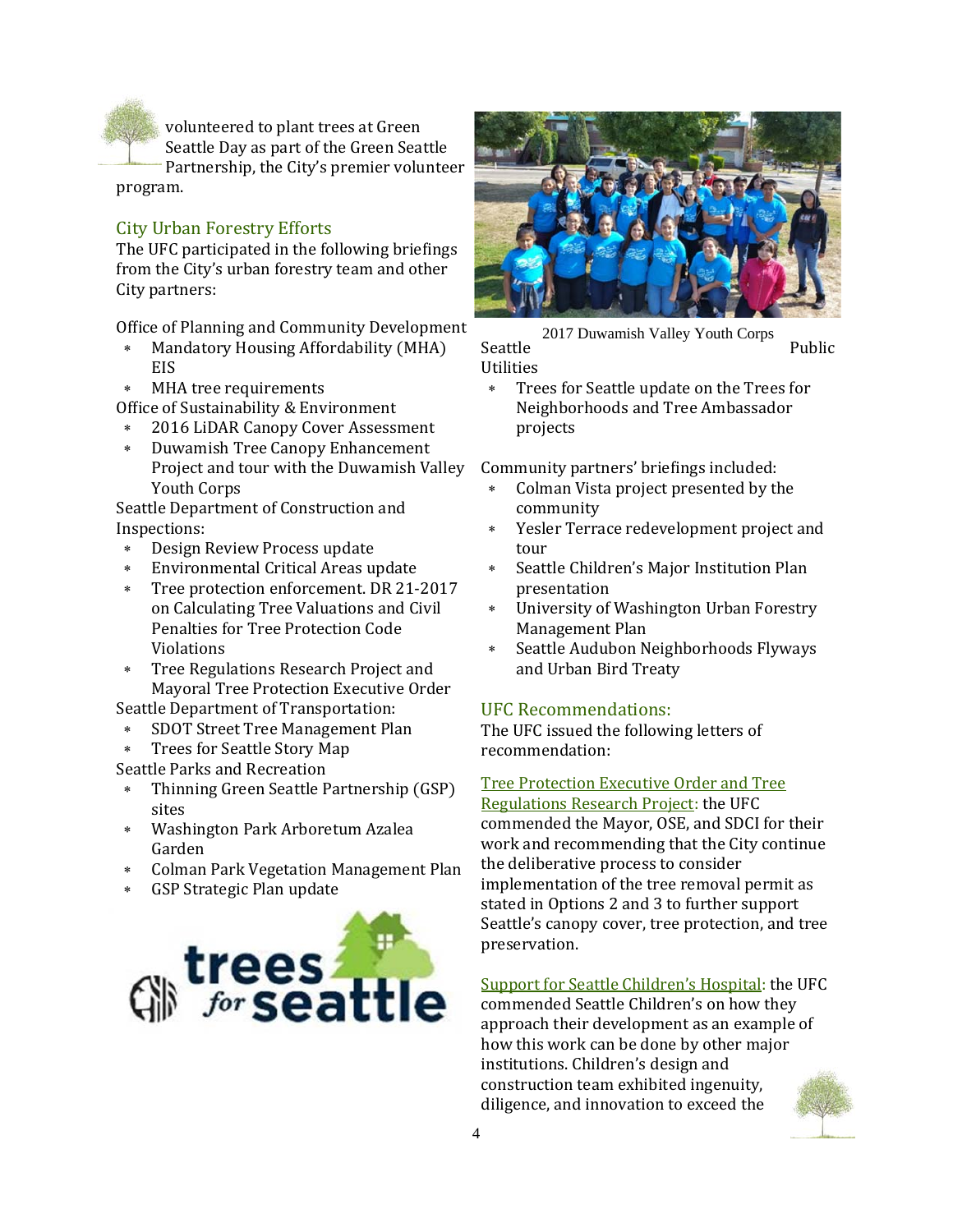

letter and intent of the tree protection ordinance during the multi-phase expansion of the hospital.

Design Review Program improvements: the UFC wrote to CM Johnson to point out that the proposed changes conflict with the 30% canopy cover goal of the Urban Forest Stewardship Plan and made two recommendations: 1) to track significant and exceptional tree and canopy removal per project to implement appropriate mitigating tree planting efforts, and 2)to provide a fee-in-lieu option for projects unable to replace trees equal to the number of trees and amount of canopy removed by a project.

#### Mandatory Housing Affordability Draft EIS: the

UFC commended the MHA Draft EIS for stressing the importance of tree coverage for Seattle and incorporating the 2016 canopy cover assessment results. The Commission disagreed with the Draft EIS' determination of no significant impacts to the city's tree canopy and requested clarification regarding the proposed methodology and mitigation measures and recommended requiring mitigation for tree loss to include replacement of equivalent canopy on- or off-site or paying into a City tree replacement and maintenance fund.



Urban Bird Treaty: the UFC congratulated Council and the Mayor for their leadership to make Seattle an Urban Bird Treaty City and joining more than 25 other cities across the country that support bird habitat.

SCL and SDOT tree pruning cycle coordination: recommending SCL to maintain funding levels to

support four-year pruning cycles. The UFC also recommended the City to examine opportunities for better coordination and efficiency between SCL and SDOT tree pruning work.

#### University of Washington Urban Forest

Management Plan: commending the UW for going beyond the City's current canopy cover goal for institutional properties by setting a goal of 23% by 2037 and emphasizing the importance of their urban trees with specific actions. The UFC encouraged the UW to address their invasive species challenges by exploring partnerships with groups such as the Green Seattle Partnership.

### Urban Forestry Commission/Urban Forest Inter‐departmental Team Annual Meeting

The Commission and the Urban Forest Interdepartmental Team had their annual meeting at Camp Long. The facilitated meeting focused on strengthening the partnership between the Urban Forestry Commission and the Urban Forest Interdepartmental Team in order to accomplish the goals of the Urban Forest Stewardship Plan (UFSP), and working together to seed thoughts, set expectations, strategize, and build momentum for updating the UFSP. The group revisited best practices for urban forest management plans; had a discussion around the UFSP's key elements, structure, and goals; and identified and mapped UFSP stakeholders. 



Commissioners on a tour of Yesler Terrace Redevelopment Project